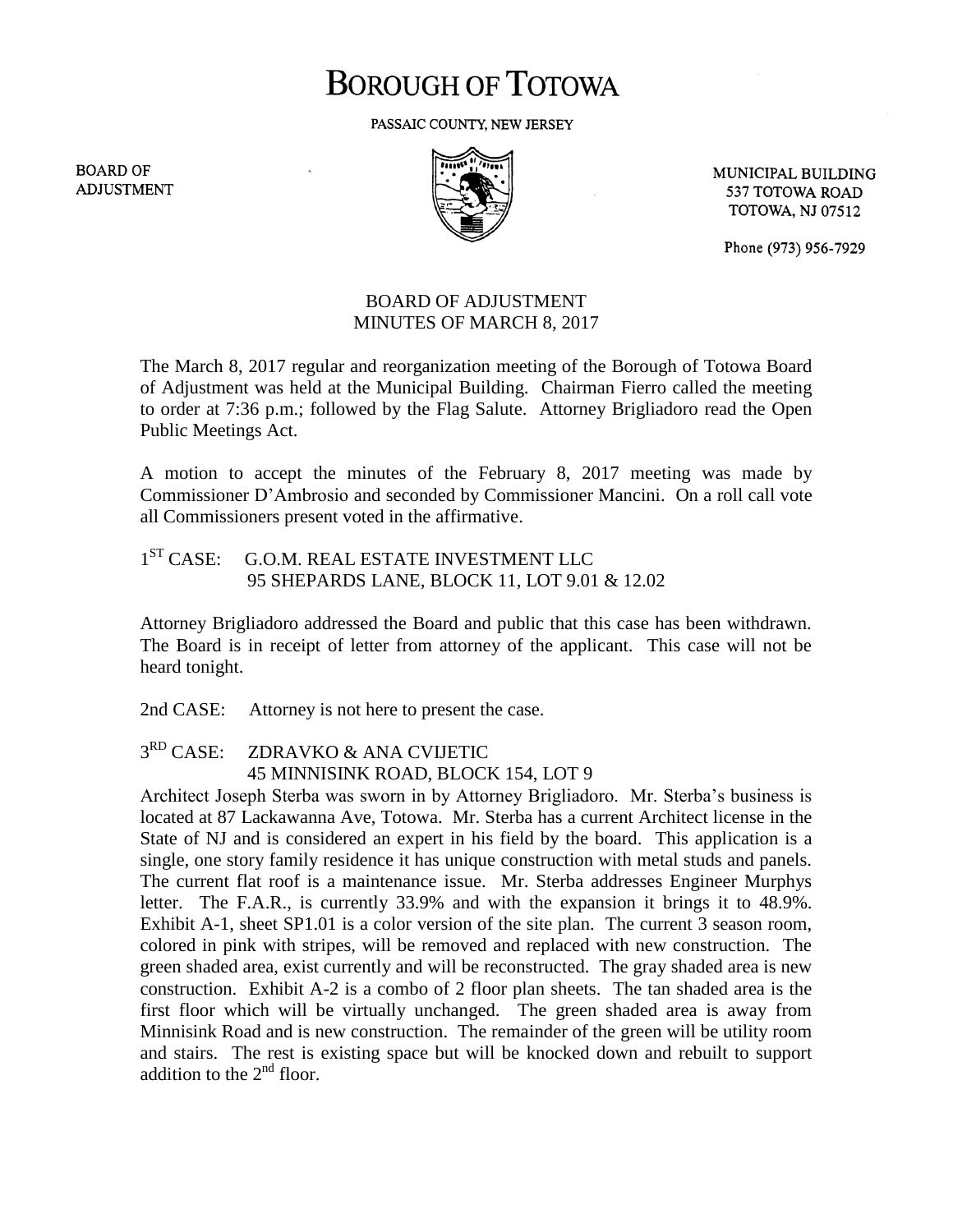The front portion of the house will have a gable roof to provide consistency to the hoes in the area. Exhibit A-3, sheet 4.2 is the Elevation plan-side view and Exhibit A-4, sheet 4.1 is the front view Elevation plan. The existing home is 1,694 square feet and after construction it will increase to 2,445 square feet. Commissioner Patten would like to know how many bedrooms the home will have after construction. Mr. Sterba explains there will be 2 bedrooms on the first floor, a master bedroom on the second will and an additional room on the second floor that has a closet and could be considered the  $4<sup>th</sup>$ bedroom. Chairman Fierro would like to know if there is a basement, Mr. Sterba states there is no basement, the house is built on a slab.

Chairman Fierro opens the meeting to the public.

A motion to close the public portion of the meeting was made by Commissioner D'Ambrosio and seconded by Commissioner Nash.

Mr. Sterba summarizes the application

A motion was made by Commissioner D'Ambrosio and was seconded by Commissioner Bavazzano. Application was approved 7-1 @ 8:01 pm.

## $2^{ND}$  CASE: C.A.T.B. LIQUER IMPORTS INC. 245-247 UNION BLVD, BLOCK 43, LOT 24

Attorney Raymond Redding request a use variance and building permit to operate a liquor distributorship in a B-2 zone. Applicant Cesar Teixerra, was sworn in by Attorney Brigliadoro, is the owner of C.A.T.B. and he imports and distributes wines in the State of NJ. Mr. Teixerra will have one other employee besides himself; his accountant will be at the office with him. There will be no exterior alterations to the building and the hours of operation will be 8:30 am to 6 pm Monday to Saturday, with possible Sundays for emergencies. Mr. Teixerra will distribute to businesses and restaurants in NJ. Most hours no one will be in the building. Mr. Teixerra will do all the deliveries with his minivan, there will be no retail business. Mr. Teixerra has been in business for 15 years.

Commissioner D'Ambrosio would like to know how the liquor gets delivered to this building. Mr. Teixerra explains he also has a building in Kearny that his imported deliveries go to and he will pick up from there to deliver to Totowa. The Totowa location will get 2 deliveries a year that will come from a large delivery truck. The warehouse is in the rear of the building on Union Boulevard. Commissioner Patten asked about a fork lift. Mr. Teixerra states he would only use a fork lift twice a year. Attorney Brigliadoro asked applicant about storage in Kearny and Totowa. Mr. Teixerra explains there is about 1800 cases of wine at the Kearny location and there will be approx.. 300 cases per month at the Totowa location.

Chairman Fierro opens the meeting to the public.